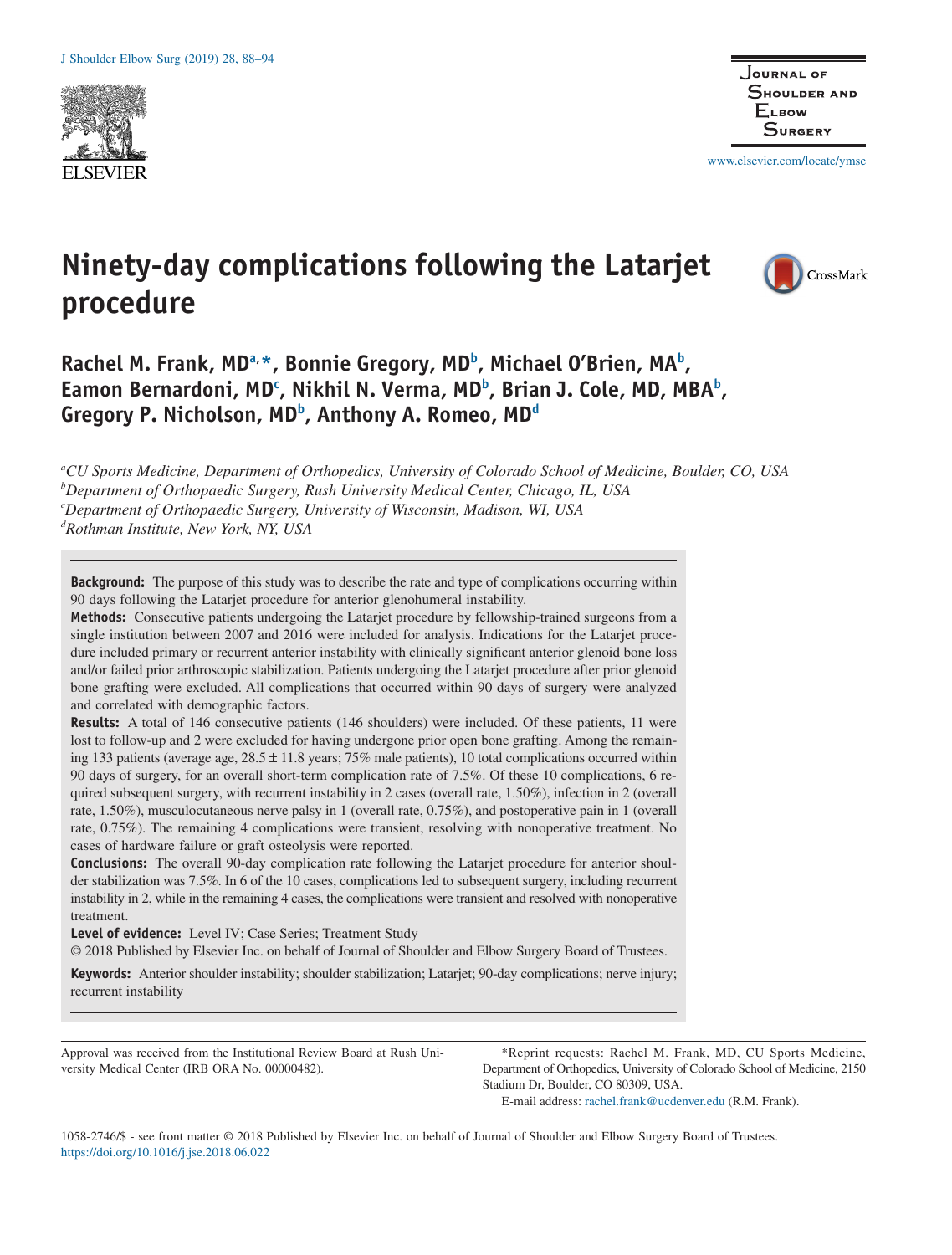The use of the Latarjet procedure for the treatment of anterior shoulder instability has increased over the past 2 decades.7,9 While the underlying reasons for the increase in Latarjet procedures are not entirely clear, increased recognition of the importance of glenoid bone loss, increased familiarity with the technical aspects of the procedure, improvements in arthroscopic techniques, and the increased interest—particularly in Europe—in performing the Latarjet procedure as a primary procedure for instability as opposed to the traditional gold standard of Bankart repair are all likely to contribute. In a recent study looking into national trends in shoulder stabilization surgery among 27,515 patients within a private insurance database between 2007 and 2011, the incidence of arthroscopic Bankart repair increased significantly (from  $0.074\%$  to  $0.082\%$ ,  $P = .01$ ) while the rate of open Bankart repair decreased significantly (from 0.012% to 0.007%,  $P = .016$ .<sup>9</sup> While accounting for only 3% of all stabilization procedures documented in the database, the incidence of the Latarjet procedure nearly doubled over the same period (from  $0.001\%$  to  $0.002\%$ ,  $P = .014$ ). The increase in popularity of the Latarjet procedure is likely attributable to clinicians gaining a better understanding of risk factors associated with failed soft-tissue stabilization.

The Latarjet procedure has long been considered the gold standard for the management of recurrent instability associated with clinically significant anterior glenoid bone loss.<sup>4,5,7,13-16</sup> The combination of the coracoid bone graft re-creating the anterior arc of the glenoid and the sling effect provided by the conjoined tendon reproducibly results in stable joints at long-term follow-up, with relatively low recurrence rates. Despite historically good to excellent clinical outcomes, complications after the Latarjet procedure are not uncommon, $1,6,8,10-12$  with some authors reporting complication rates as high as 25% following both arthroscopic and open techniques.3,18 Similarly to any surgical procedure, some complications following the Latarjet procedure do not affect overall outcomes and are considered minor while other complications, such as neurovascular injury, may be permanent and are considered major. $^{12}$ 

Relatively few data on short-term complication rates following the Latarjet procedure are available, particularly in patients who have undergone ipsilateral shoulder surgery prior to the Latarjet procedure. The purpose of this study was to describe the rate and type of complications occurring within 90 days following the Latarjet procedure for anterior glenohumeral instability. We hypothesized that the overall 90 day complication rate would approach 10% and that there would be a significantly higher rate of complications in patients who had undergone prior ipsilateral shoulder surgery compared with those undergoing primary Latarjet procedures.

# **Methods**

Consecutive patients undergoing the Latarjet procedure for anterior glenohumeral instability by fellowship-trained surgeons from a single institution between 2007 and 2016 identified using a Current Procedural Terminology search were included for analysis. Indications for the Latarjet procedure included primary or recurrent anterior instability with clinically significant anterior glenoid bone loss (>15%) and/or failed prior arthroscopic stabilization. Patients undergoing the Latarjet procedure after a prior glenoid bone grafting procedure (ie, iliac crest bone graft or allograft reconstruction) were excluded. The electronic medical records of the patients were reviewed by 2 independent observers for all complications that occurred within 90 days of surgery, which were subsequently analyzed and correlated with demographic factors.

Complications were classified as major or minor, and all followup care associated with the complication, including any additional surgical procedures, was recorded. Demographic, preoperative, and intraoperative factors potentially associated with the development of a complication, including medical comorbidities and prior ipsilateral shoulder surgery, were analyzed.

#### **Statistical analysis**

Descriptive analysis consisted of frequencies and percentages for discrete data and means and standard deviations for continuous data. All reported *P* values are 2 tailed, with an  $\alpha$  level of .05 detecting significant differences (SPSS Statistics, version 23.0; IBM, Armonk, NY, USA).

#### **Surgical technique**

Our preferred surgical technique for Latarjet reconstruction has been previously described in detail.4 Following a brief diagnostic arthroscopy with the patient in the beach-chair position, we lower the head of the bed to approximately 30°-40° with the arm placed in a commercially available arm holder or held free on a padded Mayo stand. An incision beginning just distal to the coracoid process and extending inferiorly for approximately 5 cm to the axillary fold is made. A modified deltopectoral exposure is performed to expose the conjoined tendon and coracoid process. The coracoid process is gently freed from soft tissues superiorly (coracoacromial ligament) and medially (pectoralis minor), as well as along its undersurface, with the assistance of a periosteal elevator. Once adequate exposure is achieved, with care taken to protect all neurovascular structures, a 90° oscillating saw blade is used to perform osteotomy of the coracoid in a medial to lateral direction just anterior to where the coracoclavicular ligaments insert at the coracoid base; at least 20-22 mm of bone should be harvested. The inferior edge of the coracoid surface is decorticated with the saw blade as well as a burr to prepare for eventual compression with the anterior rim of the glenoid: This will allow the lateral edge of the coracoid to become flush with the anterior glenoid articular surface. Notably, if the congruent arc technique is used, the graft is rotated 90° such that the inferior surface will become flush with the glenoid face. By use of a towel clamp or a custom graft holder, 2 pilot bicortical drill holes are created along the longitudinal axis of the coracoid graft approximately 1 cm apart, and the graft is then stored safely in the wound while the glenoid is exposed. The glenoid is exposed via a subscapularis split (superior two-thirds, inferior one-third) followed by a vertical or T-shaped capsulotomy (depending on the quality of capsular tissue available). The anterior rim of the glenoid is exposed with an elevator and decorticated with a high-speed burr to a bleeding surface to optimize graft compression and healing. The coracoid graft is retrieved from the wound and lined up with the anterior rim of the glenoid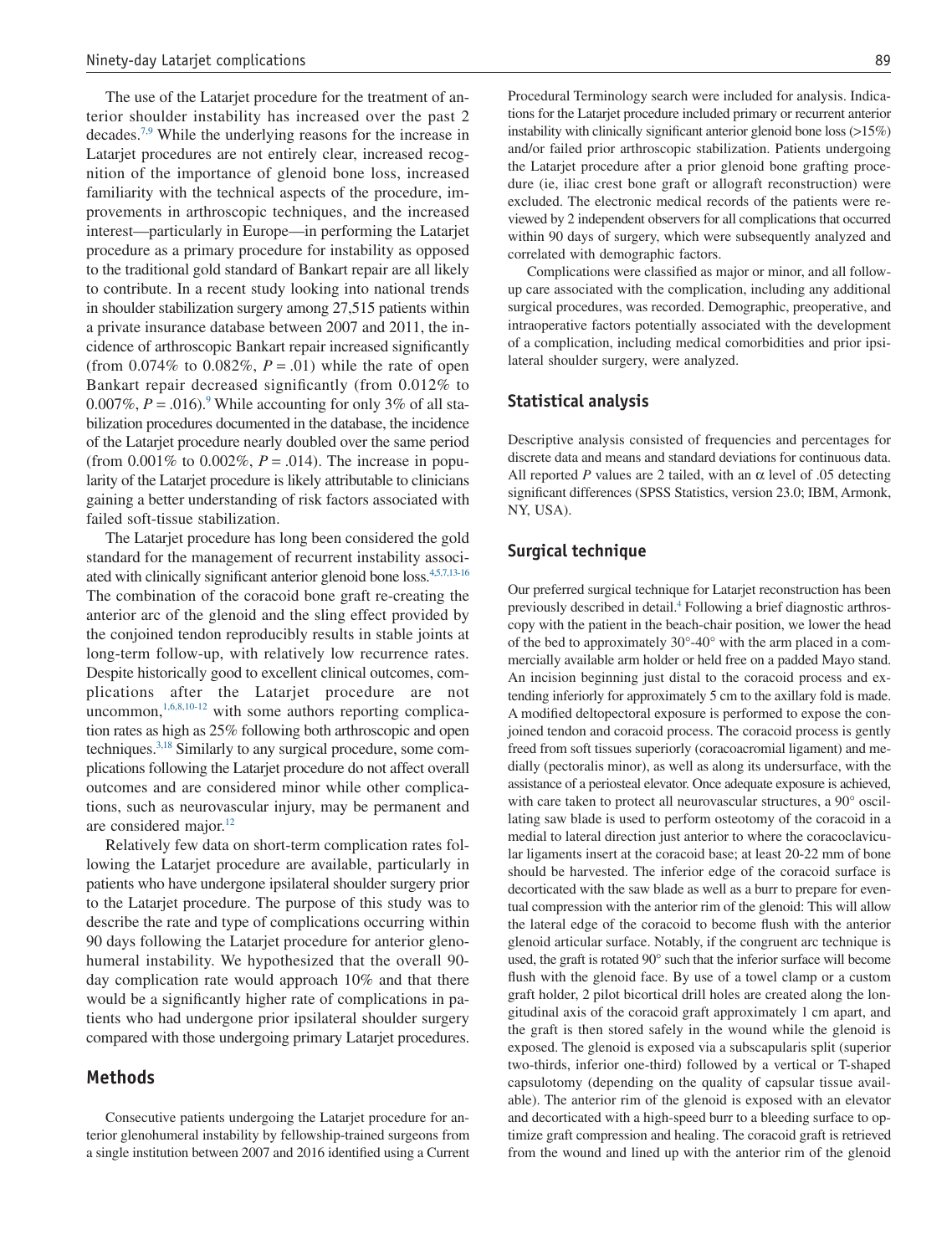under direct visualization; a custom-made offset guide can also be used to help with graft placement. Two small Kirschner wires are drilled to provisionally hold the coracoid in place. Next, 2 holes are drilled across the glenoid through the previously established drill holes in the coracoid graft, screw length is measured with a depth gauge, and the coracoid graft is subsequently fixed into place via a lag technique with 2 bicortical screws with or without washers or a mini-plate. For the majority of patients, the screws are typically 32-38 mm in length. Various screw types were used throughout the study period, including 3.4- to 3.5-mm diameter and both cannulated and noncannulated. In rare cases, a single screw was used because of a smaller coracoid harvest. The Kirschner wires are removed, and the remnant of the coracoacromial ligament is repaired to the capsule or primary capsular repair is carried out.

#### **Rehabilitation**

A shoulder sling with an abduction pillow is used to support the arm for the first 4-6 weeks following surgery. At week 2, pendulum exercises and passive range of motion in the scapular plane are permitted. At week 4, active-assisted range of motion is initiated. At week 6, gentle strengthening is allowed under the supervision of a physical therapist. Full return to activity is expected at approximately 4-6 months postoperatively, with contact and collision sports restricted until at least 6 months following surgery.

#### **Results**

A total of 146 consecutive patients (146 shoulders) underwent the Latarjet procedure for anterior glenohumeral instability by fellowship-trained surgeons from a single institution between 2007 and 2016. Of the 146 patients, 11 were lost to follow-up, for an overall follow-up rate of 92%. Two additional patients were excluded for having undergone a prior open bone grafting procedure.

Among the remaining 133 patients (average age,  $28.5 \pm 11.8$ ) years; 75% male patients), there were 10 total complications within 90 days of surgery, for an overall short-term complication rate of 7.5% (Table I). Of these 10 complications, 6 required subsequent surgery, with recurrent instability in 2 (overall rate, 1.50%), infection in 2 (overall rate, 1.50%), musculocutaneous nerve palsy in 1 (overall rate, 0.75%), and unresolved pain and stiffness in 1 (overall rate, 0.75%). Each of the 2 patients who experienced recurrent subluxation events ultimately required conversion to arthroplasty, including hemiarthroplasty in 1 case at 8 months (50-year-old woman with a seizure disorder and prior arthroscopic stabilization, Fig. 1) and total shoulder arthroplasty in the other case at 6 months (45-year-old woman with a large associated Hill-Sachs deformity and moderate joint arthrosis at the time of the Latarjet procedure, Fig. 2). The 2 patients with infections underwent subsequent irrigation and débridement, as well as antibiotic therapy, with resolution of infection following antibiotic treatment. The patient with the musculocutaneous nerve injury ultimately required further surgery in the form of a musculocutaneous nerve decompression and subsequent nerve transfer procedure.

The remaining 4 complications were transient and resolved with nonoperative treatment (Table I), including wound dehiscence  $(n = 1, 25$ -year-old man, resolved with oral antibiotics), hematoma ( $n = 1$ , 22-year-old man, resolved with contrast therapy with heat and ice), complex regional pain syndrome  $(n = 1, 26$ -year-old man, resolved with pain management consultation), and ulnar neuritis  $(n = 1, 22$ -yearold man, resolved itself within 2 months).

As a cohort, the 133 patients had an average age of  $28.5 \pm 11.8$  years (75% male patients), with 92 of the 133 patients undergoing an average of  $1.19 \pm 0.68$  prior ipsilateral shoulder surgical procedures (range, 1-3 prior surgical procedures). There were no significant differences in the number of prior ipsilateral shoulder surgical procedures in patients who experienced a complication compared with those who did not experience a complication  $(P = .63)$ . The 123 patients without complications had an average age of  $28.3 \pm 11.9$ years (75% male patients), with 85 (69%) having undergone at least 1 prior shoulder stabilization procedure. The 10 patients experiencing complications had an average age of  $30.9 \pm 10.9$  years (77% male patients), with 7 (70%) having undergone at least 1 prior shoulder stabilization procedure.

There were no cases of coracoid fracture intraoperatively or postoperatively. No cases of hardware failure or graft osteolysis were observed based on plain radiographic review.

# **Discussion**

The principal findings of this study suggest that the overall 90-day complication rate following the Latarjet procedure for anterior shoulder stabilization is 7.5%, substantially lower than the previously described rate of 25%. For 6 of the 10 complications, secondary surgery was required, including 2 conversions to arthroplasty for recurrent instability, while in the remaining 4 cases, the complications were transient and resolved with nonoperative treatment. Although only 1 major neurologic complication occurred in this cohort, this injury was considered major and required subsequent nerve transfer. This information can be used to counsel patients on the risks of early complications following the Latarjet procedure.

Throughout the studies available in the literature, complications following the Latarjet procedure have been inconsistently described. For example, in some articles, reoperations are considered complications, while in other studies, reoperations are considered separate from complications. The overall nomenclature can be somewhat confusing because, depending on which study is being interpreted, complications may be classified by degree of severity (major complication vs minor complication) or may be designated as "problems" as opposed to "complications." Overall, significant heterogeneity continues to exist in the description of intraoperative, perioperative, and postoperative adverse events following the Latarjet procedure. In general, major complications include injury to neurovascular structures, deep infections, recurrent glenohumeral instability, and any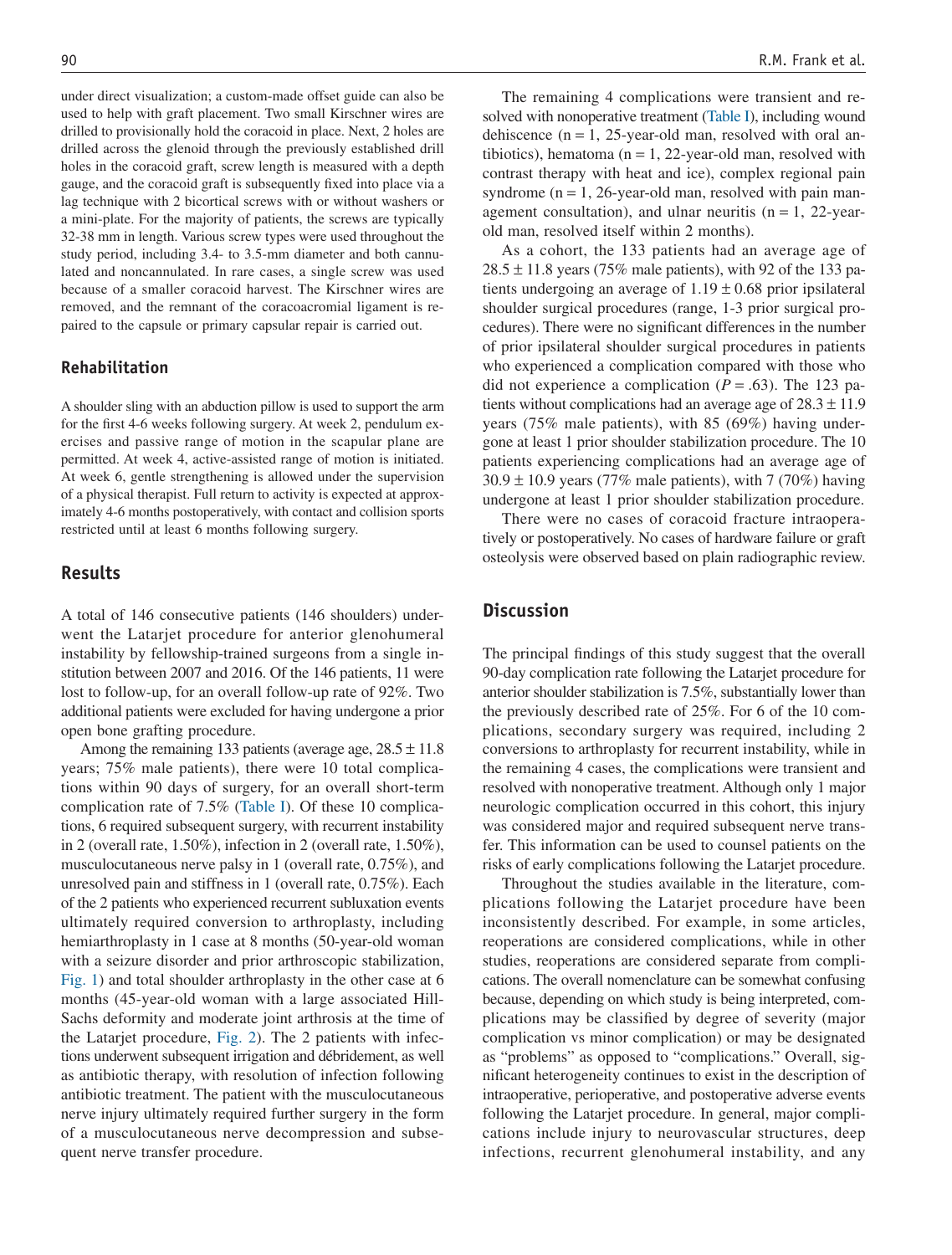| Age (DOS), yr                                                                 |    | Sex Prior Surgical Procedures                                                                                                                                          | Complication                                                                                                                                                 | Intervention                                                                                                                                                                                                                                                                                                                | Comorbidities                                                 |
|-------------------------------------------------------------------------------|----|------------------------------------------------------------------------------------------------------------------------------------------------------------------------|--------------------------------------------------------------------------------------------------------------------------------------------------------------|-----------------------------------------------------------------------------------------------------------------------------------------------------------------------------------------------------------------------------------------------------------------------------------------------------------------------------|---------------------------------------------------------------|
| Major complications requiring<br>reoperation                                  |    |                                                                                                                                                                        |                                                                                                                                                              |                                                                                                                                                                                                                                                                                                                             |                                                               |
| 50                                                                            | F  | 2 prior arthroscopic stabilizations; most<br>recent 2 yr prior to Latarjet procedure<br>Large (>40%) Hill-Sachs lesion noted at<br>time of Latarjet procedure (Fig. 1) | Recurrent<br>instability (subluxations)                                                                                                                      | Immobilization and physical therapy,<br>followed by revision to shoulder<br>hemiarthroplasty (8 mo after Latarjet<br>procedure, Fig. 1)                                                                                                                                                                                     | Anxiety,<br>depression,<br>and sleep<br>disorder              |
| 45                                                                            | F  | <b>NA</b>                                                                                                                                                              | Recurrent instability; humeral<br>head osteolysis with screw<br>prominence and subsequent<br>arthrosis in setting of minimal<br>pain and poor proprioception | Immobilization and physical therapy,<br>followed by revision to TSA (6 mo after<br>Latarjet procedure) and reverse TSA (9 mo<br>after Latarjet procedure, performed for<br>persistent anterior instability including<br>instability in internal rotation, poor<br>proprioception, and subscapularis<br>attenuation; Fig. 2) | None                                                          |
| 22                                                                            | M  | <b>NA</b>                                                                                                                                                              | Infection with Cutibacterium<br>(formerly Propionibacterium)<br>acnes noted 1 week after<br>Latarjet procedure                                               | Irrigation and débridement, as well as<br>prolonged course of intravenous and oral<br>antibiotics                                                                                                                                                                                                                           | Anxiety and<br>depression                                     |
| 26                                                                            | M  | Arthroscopic stabilization 4 yr prior to<br>Latarjet procedure                                                                                                         | Musculocutaneous nerve<br>injury-severe injury with<br>axonotmesis                                                                                           | Musculocutaneous nerve decompression and<br>subsequent nerve transfer procedure                                                                                                                                                                                                                                             | None                                                          |
| 44                                                                            | M  | 2 prior arthroscopic stabilizations; most<br>recent 1 yr prior to Latarjet procedure                                                                                   | Undetermined infection (no<br>growth on cultures)                                                                                                            | Irrigation and débridement, as well as<br>prolonged course of antibiotics                                                                                                                                                                                                                                                   | None                                                          |
| 27                                                                            | F. | 2 prior arthroscopic stabilizations; most<br>recent 3 yr prior to Latarjet procedure                                                                                   | Pain and "stiffness" after<br>surgery, thought to be rotator<br>cuff tendinitis                                                                              | Subacromial corticosteroid injections ×2,<br>oral anti-inflammatories, and physical<br>therapy; subsequent arthroscopic SAD 1 yr<br>after Latarjet procedure and subsequent<br>mini-open BT 5 yr after Latarjet procedure                                                                                                   | Abnormal<br>involuntary<br>movement<br>disorder and<br>asthma |
| Minor (transient)<br>complications-all resolved<br>without additional surgery |    |                                                                                                                                                                        |                                                                                                                                                              |                                                                                                                                                                                                                                                                                                                             |                                                               |
| 26                                                                            | M  | 2 prior stabilizations (1 arthroscopic and<br>1 open); most recent 9 mo prior to<br>Latarjet procedure                                                                 | Complex regional pain syndrome                                                                                                                               | Referral to pain specialist and additional<br>physical therapy; symptoms resolved 5 mo<br>after Latarjet procedure                                                                                                                                                                                                          | None                                                          |
| 25                                                                            | M  | <b>NA</b>                                                                                                                                                              | Superficial surgical-site<br>infection                                                                                                                       | 10 d of oral antibiotics; resolved<br>uneventfully                                                                                                                                                                                                                                                                          | None                                                          |
| 22                                                                            | M  | Arthroscopic stabilization 4 yr prior to<br>Latarjet procedure                                                                                                         | Subjective numbness in ulnar<br>nerve distribution                                                                                                           | Observation; symptoms resolved at 6 weeks<br>following Latarjet procedure                                                                                                                                                                                                                                                   | Depression                                                    |
| 22                                                                            | M  | Arthroscopic instability repair and SLAP<br>débridement 3 yr prior to Latarjet<br>procedure                                                                            | Hematoma formation                                                                                                                                           | Contrast heat and ice therapy; symptoms<br>resolved 1 mo following Latarjet<br>procedure                                                                                                                                                                                                                                    | None                                                          |

**Table I** Summary of major and minor complications occurring within 90 days of Latarjet reconstruction (10 complications in 133 patients, for overall complication rate of 7.5%)

DOS, date of surgery; F, female; NA, not applicable; TSA, total shoulder arthroplasty; M, male; BT, biceps tenodesis; SAD, subacromial decompression; SLAP, superior labrum anterior to posterior.

 $|5$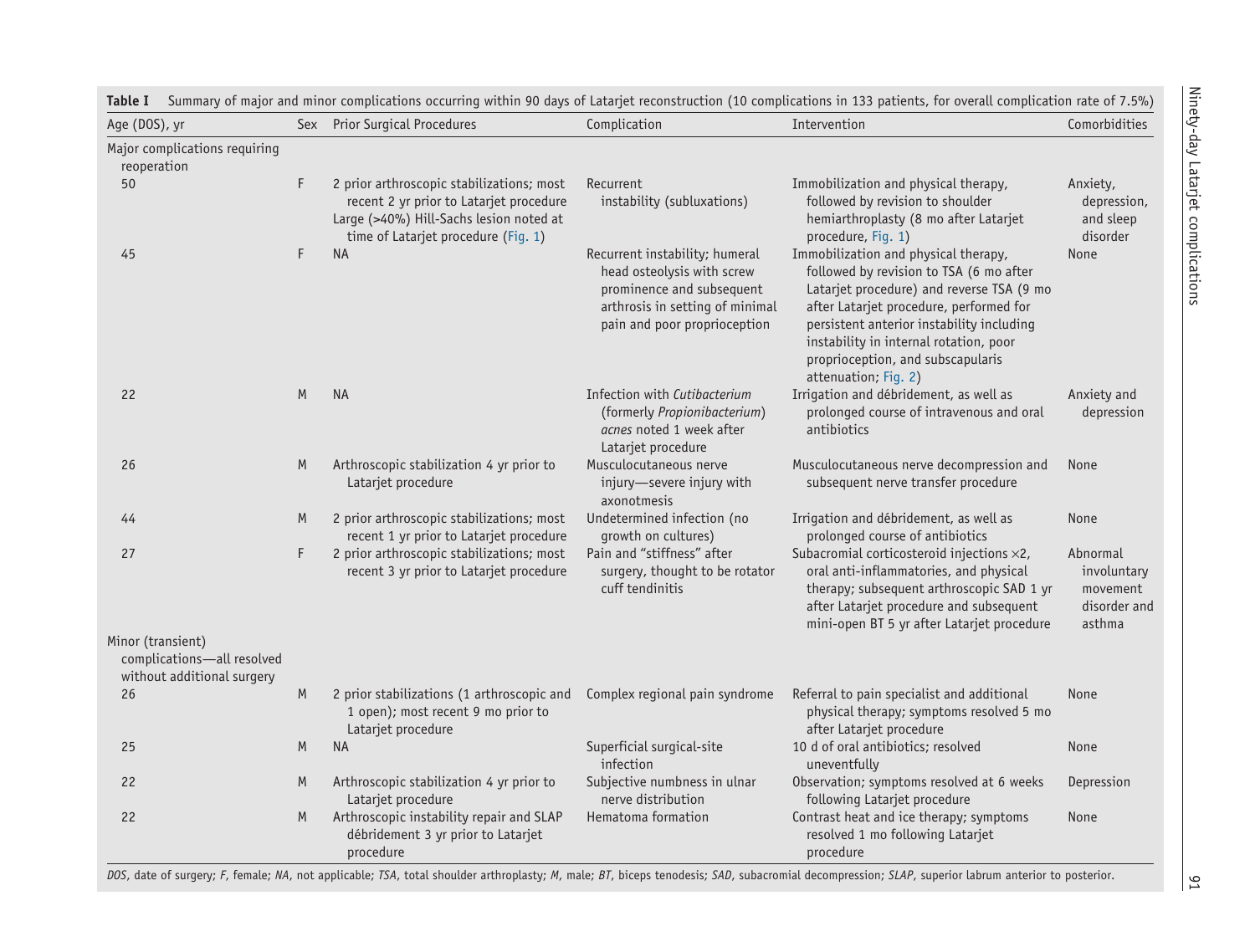

**Figure 1** Preoperative coronal (**A**) and axial (**B**) computed tomography images of a 50-year-old woman with a history of a seizure disorder and arthroscopic stabilization. Latarjet reconstruction of the right shoulder was performed (**C**), followed by persistent instability, with conversion to hemiarthroplasty (**D**).



**Figure 2** (A) Preoperative axial magnetic resonance image of 45-year-old woman with a large associated Hill-Sachs deformity and moderate joint arthrosis. Latarjet reconstruction of the right shoulder was performed (**B**), followed by persistent instability (**C**), with conversion to total shoulder arthroplasty at 6 months (**D**), ultimately followed by revision to reverse arthroplasty for persistent pain (**E**).

diagnosis related to the operative shoulder requiring a return to the operating room. Minor complications typically include hematoma (not requiring evacuation), superficial infection (not requiring surgical débridement), graft fracture, or hardware complications not adversely affecting outcome. For the purpose of this study, we classified complications as major if they required reoperation or if they resulted in an unsatisfactory outcome or as minor if they were transient and successfully managed without additional surgery. By use of this classification system, of the 10 total complications, 6 required reoperation and were considered major, while the remaining 4 resolved without any significant intervention and were considered minor. Therefore, the major complication rate (and reoperation rate) in this series of 133 patients undergoing the Latarjet procedure for recurrent anterior shoulder instability was 4.5%, and the minor complication rate was 3.0%.

Notably, the patient cohort in this study was complex, with 92 of the 133 patients (69%) having undergone at least 1 prior ipsilateral shoulder surgery. As a cohort, 92 of the 133 patients underwent an average of  $1.19 \pm 0.68$  ipsilateral shoulder surgical procedures prior to the Latarjet procedure, with no significant differences in the number of prior surgical procedures in patients who experienced a complication (70% of whom underwent ≥1 prior surgical procedures) compared with

those who did not experience a complication (69% of whom underwent ≥1 prior surgical procedures). Despite the complexity of the patient cohort, our overall complication rate of 7.5% in this series of 133 patients is relatively low compared with historical controls. In 2012, for example, Shah et  $al^{18}$ reported complications in 12 of 48 shoulders (47 patients) undergoing the Latarjet procedure, for an overall complication rate of 25% at an average of 9.4 months' follow-up (minimum, 6 months). The complications in their series included infection (6%), transient neurologic injury (6%), persistent neurologic injury (4%), and recurrent instability (8%). While the average age of their patient population was older than ours (39 years vs 29 years), their cohort had a similar number of prior ipsilateral shoulder surgical procedures (73% vs 69%). The longer duration of follow-up in the study conducted by Shah et al may play a factor, as complications beyond 90 days were not accounted for in our study.

In 2016, Athwal et al<sup>3</sup> described their rate of intraoperative and early complications (within 90 days) in 83 patients undergoing the Latarjet procedure via an all-arthroscopic technique. They classified adverse events in their series as either problems—unanticipated perioperative events not likely to affect the patient's final outcome—or complications events likely to negatively affect outcome. Similarly to the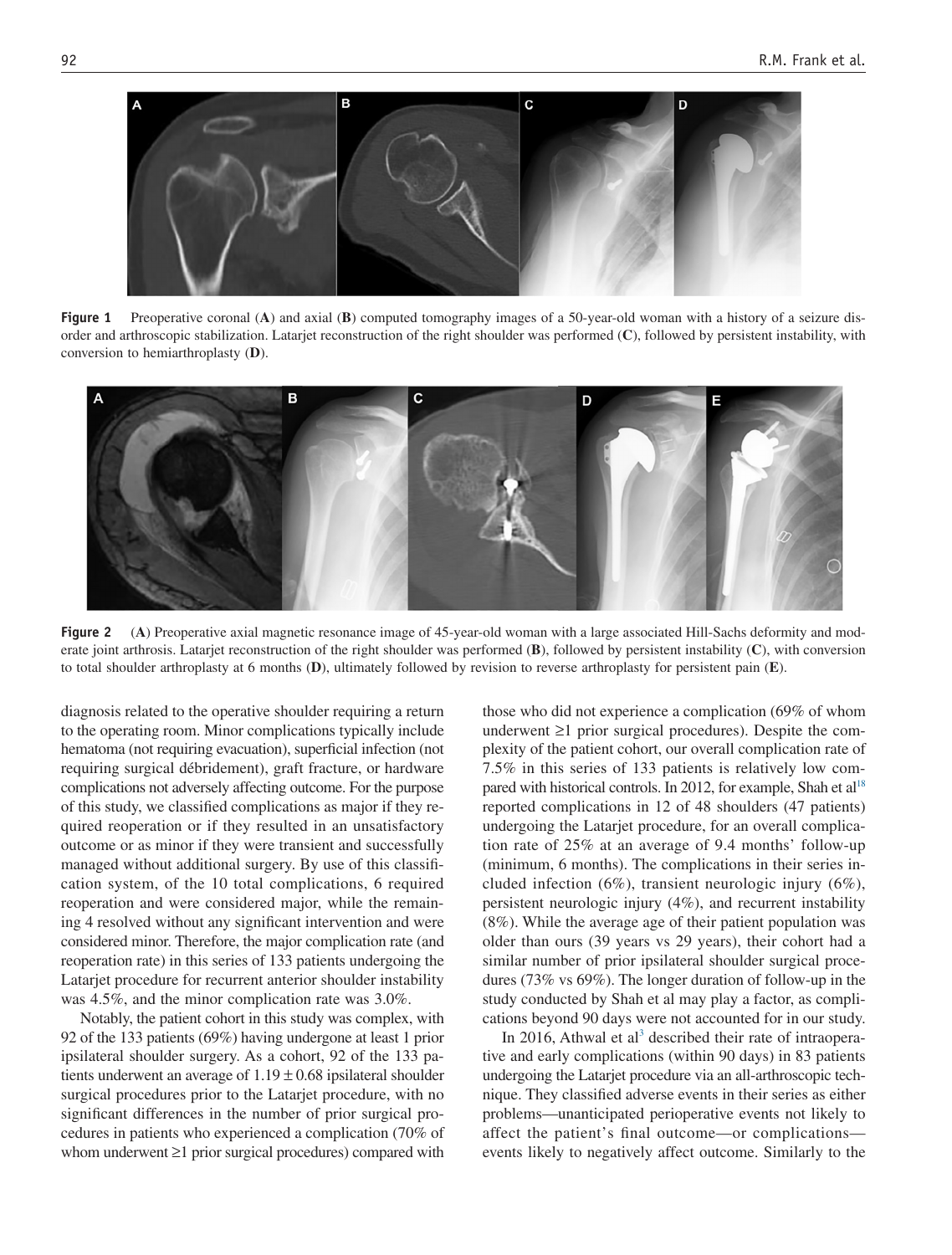findings reported by Shah et  $al^{18}$  in their series of open Latarjet procedures, Athwal et al reported 20 adverse events in 83 patients (24%), including an 18% problem rate and a 10% complication rate. The most common adverse event in their series was coracoid graft fracture in 6 patients, of whom 4 had healing without difficulty (considered problems) and 2 required revision surgery (considered complications). The second most common adverse event was described as an inability to place 2 screws in the graft in 5 patients, all of whom healed uneventfully; these cases were considered problems (not complications). Neurovascular complications occurred in 2 patients (considered a complication in 1 and a problem in the other), and 7 total patients required reoperation (3 for hardware removal, 1 for deep infection, and 3 for recurrence) and were classified as having complications. While the average age of the patient population of Athwal et al was similar to ours (28 years vs 29 years), substantially fewer patients in their cohort underwent ipsilateral shoulder surgery prior to the Latarjet procedure compared with our cohort (49% vs 69%). The adverse event rate in their study was over 3 times higher than the complication rate in our study and is likely attributable to the number of intraoperative events included in their calculations. Moreover, the arthroscopic nature of the Latarjet procedure introduces additional complexity, and the learning curve was likely an additional factor.

In a series of 400 patients undergoing 416 open Latarjet procedures (16 patients with bilateral procedures), Gartsman et al<sup>10</sup> reported 21 complications in 19 patients, for an overall complication rate of 5%. These complications consisted of 13 neurologic injuries (3.1%,), including 2 patients with multiple nerves affected; 6 infections (1.4%); and 2 hardware complications (0.05%). Of the 6 infections, 3 were deep and required surgery while 3 were superficial and resolved with oral antibiotics. Of the 13 nerve complications, 11 (85%) resolved. Of note, Gartsman et al did show a statistically significant increase in complications with greater age. Within their cohort, only 29.1% had undergone prior ipsilateral shoulder surgery, compared with 69% of patients in our series, and prior surgery was not shown to be a risk factor for complications.

In a 2012 study out of Switzerland, Schmid et  $al^{\text{T}}$  described clinical outcomes and complications in a series of 49 patients undergoing open Latarjet procedures after undergoing at least 1 prior shoulder surgical procedure. At an average follow-up of 38 months, they reported complications in 6 patients, for an overall complication rate of 12%, including 4 cases of delayed wound healing, 1 frozen shoulder that improved with physical therapy, and 1 graft malunion that resulted in pain but not instability. Their complication rate was higher than the complication rate in our study (7.5%); however, 100% of patients in their cohort underwent prior ipsilateral shoulder surgery compared with 69% of patients in our series, possibly representing a more difficult overall patient population.

In a 2016 study, also out of Switzerland, Zimmerman et al<sup>19</sup> compared outcomes and complications of 93 patients undergoing primary open Latarjet procedures with 271 patients undergoing primary arthroscopic Bankart stabilizations. In the Latarjet group, there were 8 complications, for an overall complication rate of 8.6%, including 3 patients with recurrence of instability (3.2%), 1 postoperative hematoma requiring evacuation (1.1%), 1 removal of hardware (1.1%), 1 screw exchange owing to infraspinatus irritation (1.1%), and 1 secondary arthroscopy for superior labrum anterior to posterior repair (1.1%). In this cohort, no patients had undergone ipsilateral shoulder surgery prior to the Latarjet procedure.

In a recent meta-analysis and systematic review comparing Bankart repair (open or arthroscopic) with the Latarjet procedure (open technique only), An et al<sup>2</sup> analyzed 795 shoulders (416 Bankart repairs and 379 Latarjet procedures) in 8 studies. They found significantly lower overall recurrent instability rates following the Latarjet procedure compared with Bankart repair, with no differences in complication rates between the 2 procedures. Complications following the Latarjet procedure included infections (0.5%), hardware complications  $(2.6\%)$ , fracture  $(1.6\%)$ , and hematoma  $(0.3\%)$ . Unfortunately, minor complications not requiring surgery were not described in this analysis, making it difficult to compare their findings with those in our study.

In a separate systematic review analyzing complication rates and reoperation rates after the Latarjet procedure, Griesser et al<sup>11</sup> reported on 45 studies comprising 1904 shoulders undergoing the original or modified Bristow or Latarjet procedure. Of the Latarjet procedures, 90.7% were open while 9.3% were arthroscopic. The authors reported an overall complication rate of 30%, an overall recurrent dislocation rate of 3%, and an overall recurrent subluxation rate of 6%. Complications included 23 neurovascular injuries (1.2%, including 6 axillary artery, 11 musculocutaneous nerve, and 6 axillary nerve injuries), 25 infections (1.3%, including 17 superficial and 8 deep), 10 hematomas requiring drainage (0.5%), 12 subscapularis muscle ruptures (0.6%), 28 coracoid fractures (1.5%), 60 cases of postoperative coracoid lysis (4.7%), and 174 coracoid nonunions or fibrous unions (9.1%). The authors did not specify the rates of complications in primary versus revision Latarjet procedures, however, making comparison with our study challenging.

Overall, while the ways in which complications following the Latarjet procedure are variably reported in the literature, there does seem to be a trend for an increased incidence of complications in cohorts including higher proportions of revision Latarjet procedures. Our cohort included 92 patients (69%) who underwent an average of  $1.19 \pm 0.69$  ipsilateral shoulder surgical procedures prior to undergoing the Latarjet procedure, with a relatively low short-term overall complication rate of 7.5%.

#### **Limitations**

This study is limited by its short-term follow-up and retrospective nature. While our overall follow-up compliance rate